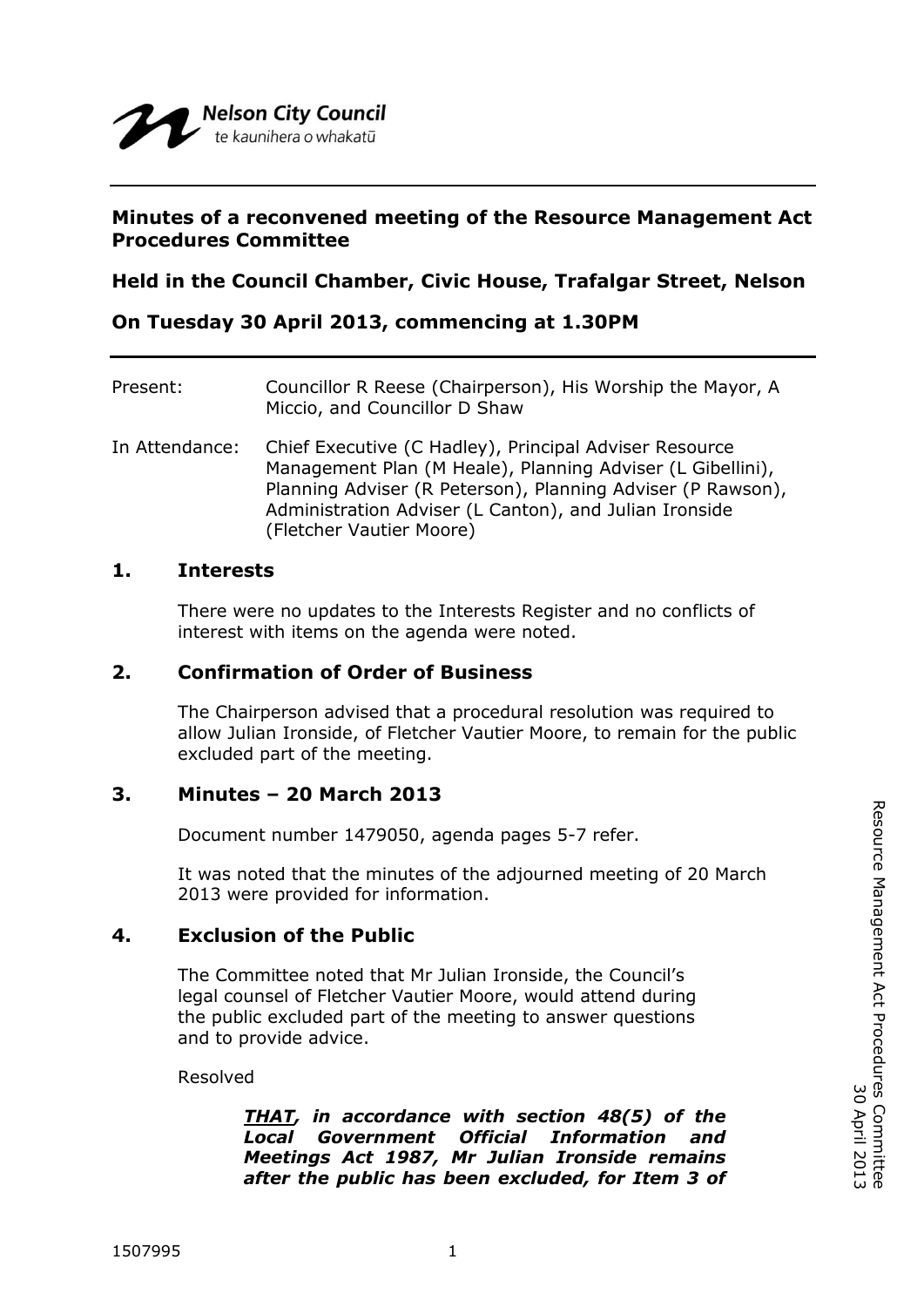*the Public Excluded agenda (Plan Changes 14 17 and 18 Appeal), as he has knowledge that will assist the Council;*

*AND THAT, in accordance with section 48(6) of the Local Government Official Information and Meetings Act 1987, the knowledge that Mr Ironside possesses relates to litigation and mediation strategy and the procedures of the Environment Court, with relation to the appeals lodged against Plan Changes 14, 17 and 18.*

#### Reese/Shaw Carried Carried Carried Carried Carried Carried Carried Carried Carried Carried Carried Carried Carried Carried Carried Carried Carried Carried Carried Carried Carried Carried Carried Carried Carried Carried Car

Resolved

*THAT the public be excluded from the following parts of the proceedings of this meeting.*

*The general subject of each matter to be considered while the public is excluded, the reason for passing this resolution in relation to each matter and the specific grounds under section 48(1) of the Local Government Official Information and Meetings Act 1987 for the passing of this resolution are as follows:*

| passing of this resolution are as follows: |                                                                                                                                                                                                                                      |                                                                                                                                                                               |                                                                                                             |  |  |
|--------------------------------------------|--------------------------------------------------------------------------------------------------------------------------------------------------------------------------------------------------------------------------------------|-------------------------------------------------------------------------------------------------------------------------------------------------------------------------------|-------------------------------------------------------------------------------------------------------------|--|--|
| <b>Item</b>                                | <b>General subject of</b><br>each matter to be<br>considered                                                                                                                                                                         | <b>Reason for passing</b><br>this resolution in<br>relation to each<br>matter                                                                                                 | <b>Particular interests</b><br>protected (where<br>applicable)                                              |  |  |
| $\mathbf{1}$                               | <b>Resource Management</b><br><b>Act Procedures</b><br>Committee Public<br><b>Excluded Minutes 20</b><br>March 2013 (adjourned)<br>These minutes contain<br>information regarding<br>Plan Change 14 Appeal<br>on the Front Yard Rule | Section $48(1)(a)$<br>The public conduct of<br>this matter would be<br>likely to result in<br>disclosure of<br>information for which<br>good reason exists<br>under section 7 | The withholding of the<br>information is<br>necessary:<br>Section 7(2)(i)<br>To carry out<br>negotiations   |  |  |
| $\overline{2}$                             | Resource Management<br><b>Act Procedures</b><br>Committee Public<br><b>Excluded Minutes 13</b><br>December 2012<br>These minutes confirm<br>the public excluded<br>minutes of 10                                                     | Section $48(1)(a)$<br>The public conduct of<br>this matter would be<br>likely to result in<br>disclosure of<br>information for which<br>good reason exists<br>under section 7 | The withholding of the<br>information is<br>necessary:<br>Section $7(2)(i)$<br>To carry out<br>negotiations |  |  |